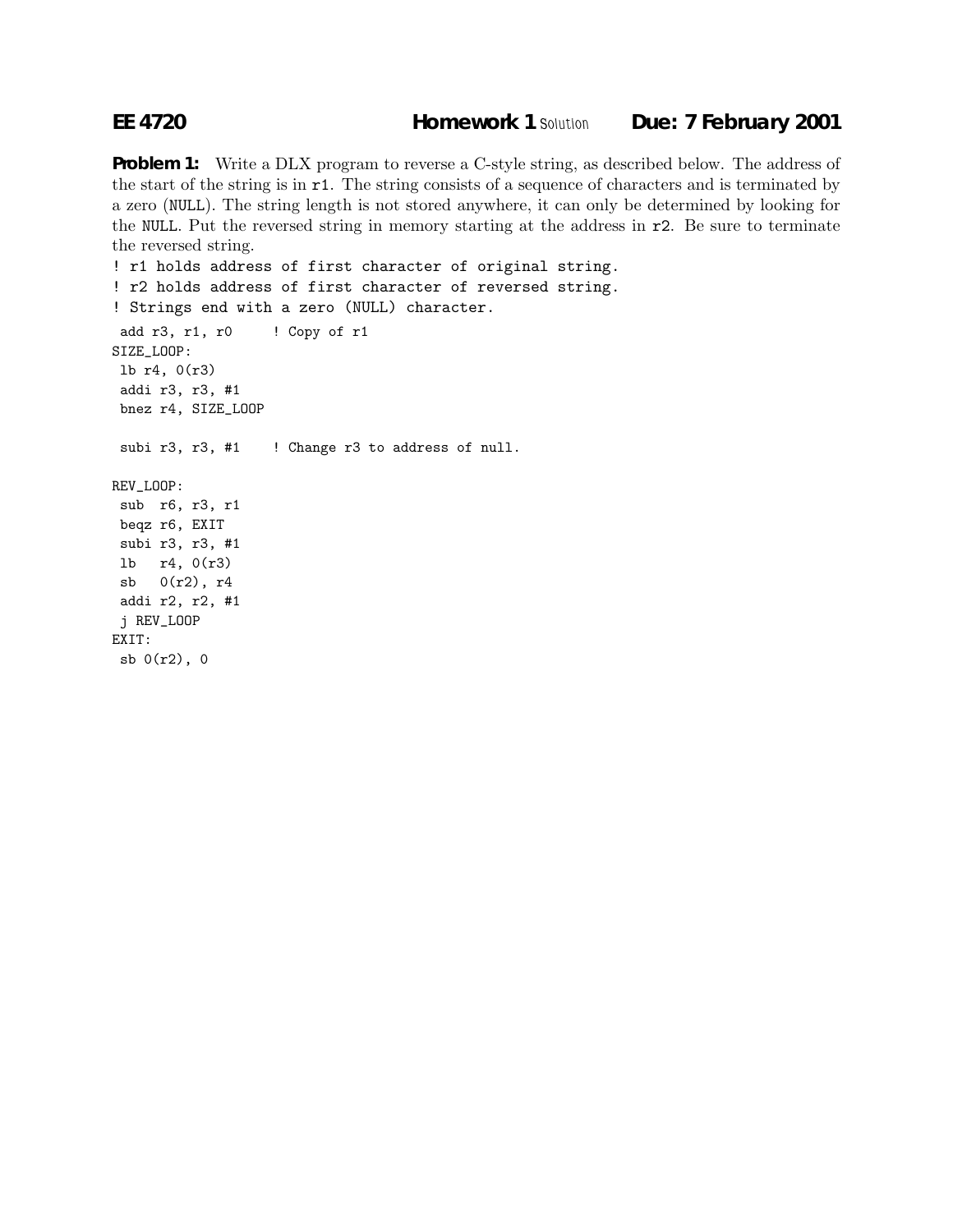**Problem 2:** The DLX program below copies a block of memory starting at address **r1** to the address r3, the block is of length r2 bytes. The problem is it won't always work. Explain why not and fix the problem without unnecessarily increasing the number of loop iterations. (The program will be slower, except for special cases.) Be sure to modify the program, not a specification of what the program is supposed to do.

! r2 Number of bytes to copy. ! r3 Start address of place to copy data to. LOOP: slti r4, r2, #4 bnez r4, LOOP2 lw r5, 0(r1) sw 0(r3), r5 addi r1, r1, #4 addi r3, r3, #4 subi r2, r2, #4 j LOOP LOOP2: beqz r2, EXIT lb r5, 0(r1) sb 0(r3), r5 addi r1, r1, #1 addi r3, r3, #1 subi r2, r2, #1 j LOOP2 EXIT: *It won't work if either the source or target addresses is unaligned and at least one word copy is attempted.* ! r1 Start address of data to copy. ! r2 Number of bytes to copy. ! r3 Start address of place to copy data to. andi r4, r1, #3 andi r5, r3, #3 subi r6, r4, r5 bnez r6, LOOP2 ! Word alignment of source and destination are different. slti r7, r2, r4 bnez r7, LOOP2 ! Data ends before next aligned address. j LOOPBENTER LOOPB: ! Copy until both addresses are word-aligned.. lb r5, 0(r1) sb  $0(r3)$ , r5 addi r1, r1, #1 addi r3, r3, #1 subi r2, r2, #1

! r1 Start address of data to copy.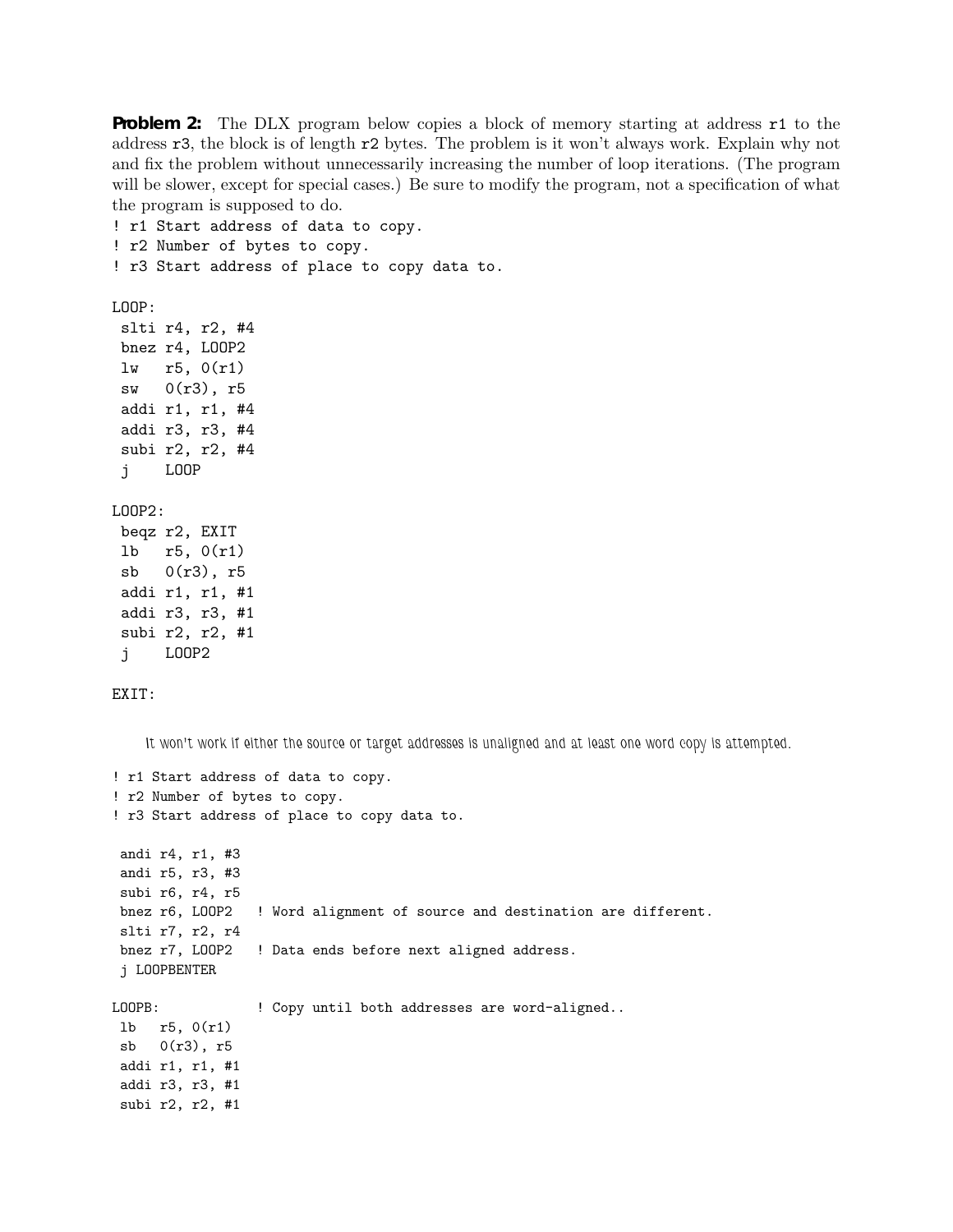```
LOOPBENTER:
andi r4, r3, #3 ! r4 is zero if r3 is word-aligned.
bnez r4, LOOPB
LOOP:
slti r4, r2, #4
bnez r4, LOOP2
lw r5, 0(r1)
sw 0(r3), r5
addi r1, r1, #4
addi r3, r3, #4
subi r2, r2, #4
j LOOP
LOOP2:
beqz r2, EXIT
lb r5, 0(r1)
sb 0(r3), r5
addi r1, r1, #1
addi r3, r3, #1
subi r2, r2, #1
j LOOP2
EXIT:
```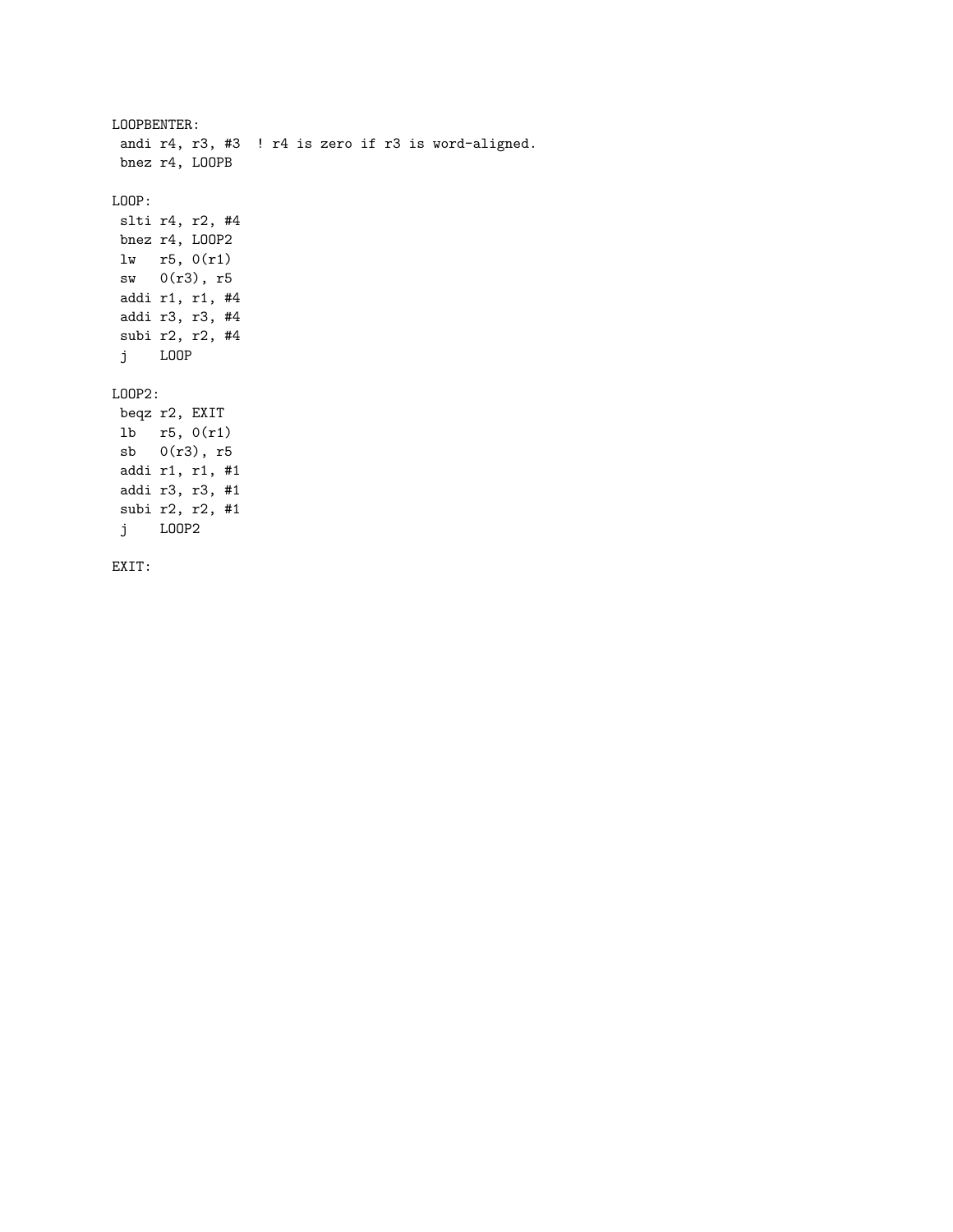**Problem 3:** Implement the following procedure in DLX assembly language. The procedure is given two ways, both do the same thing, look at either one. The return address is stored in r31. The C short int data type here is two bytes (as it is on many real systems). The registers used for the procedure arguments are specified by the C variable names.

```
void sum_arrays(short int *s_r1, float *f_r2, double *d_r3, int size_r4)
{
while( size_r4-- ) *d_r3++ = *s_r1++ *f_r2++;}
void sum_arrays(short int *s_r1, float *f_r2, double *d_r3, int size_r4)
{
int i;
for(i=0; i < size_r 4; i++) d_r 3[i] = s_r 1[i] + f_r 2[i];}
j TEST
LOOP:
lh r6, 0(r1)
addi r1, r1, #2
movi2fp f6, r6
cvti2d f6, f6
lf f8, 0(r2)
addi r2, r2, #4
cvtf2d f8, f8
addd f10, f6, f8
sd 0(r3), f10
addi r3, r3, #8
subi r4, r4, #1
TEST:
bnez r4, LOOP
```
**Problem 4:** The code below contains two sets of add instructions, one in DLX assembler, the other in Compaq (n´ee DEC) Alpha assembler. The first instruction in each group adds two integer registers, the second instruction in each group adds an integer to an immediate, the last adds two floating point registers. Information on the Alpha architecture can be found in the Alpha Architecture Handbook, <http://www.ee.lsu.edu/ee4720/alphav4.pdf>. It's 371 pages, don't print the whole thing.

```
! DLX Assembly Code
add r1, r2, r3 ! r1 = r2 + r3
addi r4, r5, #6
addf f0, f1, f2
! Alpha Assembly Code (Destination is last operand.)
addq r2, r3, r1 ! r1 = r2 + r3addq r5, #6, r4
addt f1, f2, f0
```
Though the DLX and Alpha instructions are similar they are not identical.

• How do the data types and immediates differ between the corresponding DLX and Alpha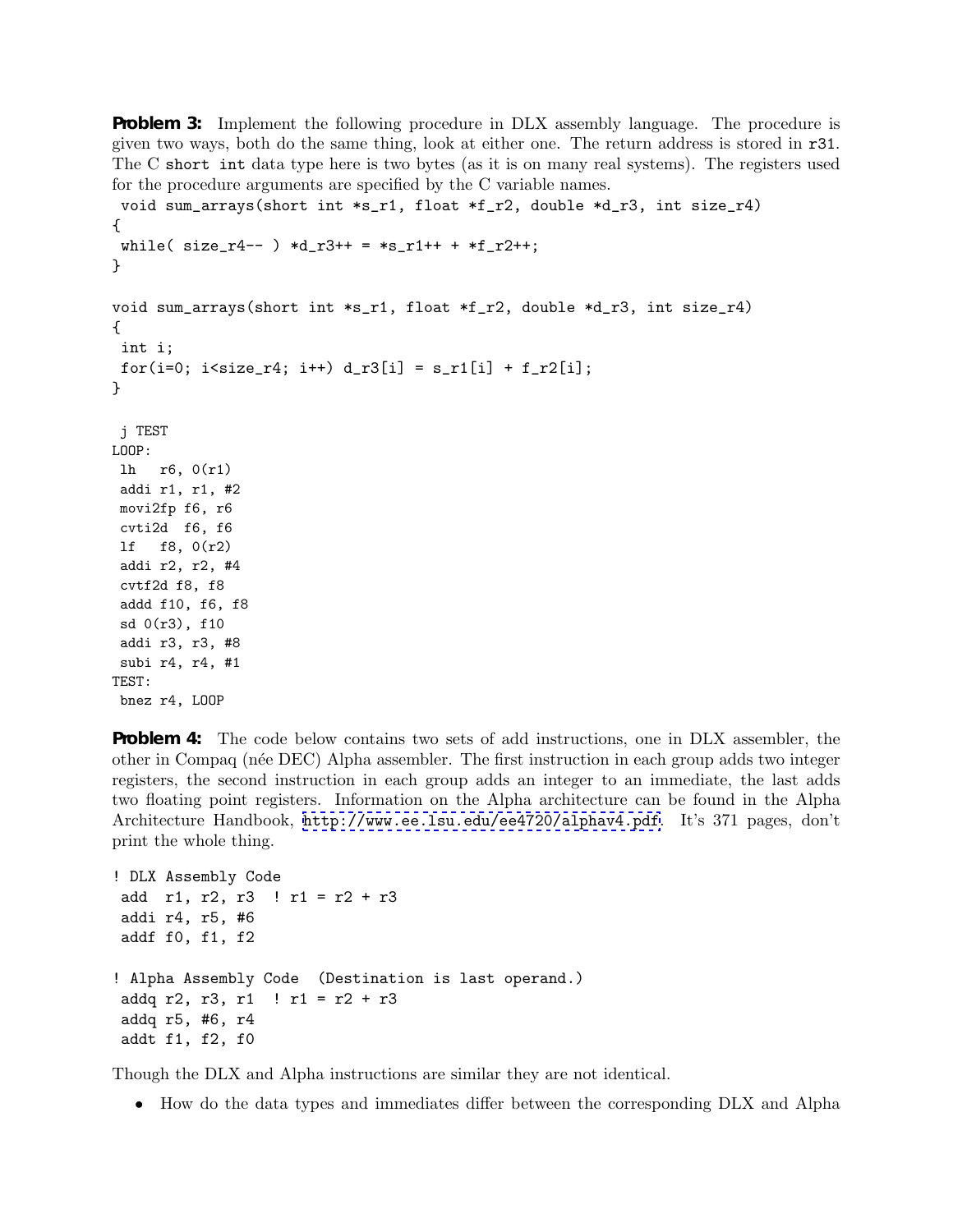## instructions?

*DLX:*

*The DLX integers are 32 bits, the Alpha integers are 64 bits, a size DLX does not have. The DLX floating-point data type used is IEEE 754 single (32 bits), the Alpha floating-point values are IEEE 754 double (64 bits), a type DLX does have. The DLX immediate size is 16 bits, the Alpha immediate size is 8 bits.*

• Show the coding for the DLX and Alpha instructions above. Show the contents of as many fields as possible. For DLX, the addi opcode is 1. The add func field is 0 and the addf func field is  $1d_{16}$ . For the Alpha fields, see the Alpha Architecture Manual and use the following information: The Trapping mode should be imprecise and the Rounding mode should be Normal. (Trapping [raising an exception] will be covered later in the semester.)

|             |                | add r1, r2, r3                                                                               |              |              |       |                |                        |      |             |                     |                     |   |                  |
|-------------|----------------|----------------------------------------------------------------------------------------------|--------------|--------------|-------|----------------|------------------------|------|-------------|---------------------|---------------------|---|------------------|
|             |                | opeode $rs1 \rightarrow r2$ $rs2 \rightarrow r3$ $rd \rightarrow r1$ func $\rightarrow$ add  |              |              |       |                |                        |      |             |                     |                     |   |                  |
|             | $\mathbf 0$    |                                                                                              | $\mathbf{2}$ |              |       | 3              |                        |      | $\mathbf 1$ |                     |                     |   | $\boldsymbol{0}$ |
| $\mathbf 0$ |                | 5 6                                                                                          |              | 10 11        |       |                | 15 16                  |      |             | 20 21               |                     |   | 31               |
|             |                | addi r4, r5, #6                                                                              |              |              |       |                |                        |      |             |                     |                     |   |                  |
|             |                | opcode $rs1 \rightarrow r5$ $rd \rightarrow r4$                                              |              |              |       |                | $simm16 \rightarrow 6$ |      |             |                     |                     |   |                  |
|             | $\mathbf{1}$   |                                                                                              | 5            |              |       | 4              |                        |      |             |                     | 6                   |   |                  |
| $\mathbf 0$ |                | 56                                                                                           |              | 10 11        |       |                | 15 16                  |      |             |                     | 31                  |   |                  |
|             |                | addf f0, f1, f2                                                                              |              |              |       |                |                        |      |             |                     |                     |   |                  |
|             |                | opeode $rs1 \rightarrow f1$ $rs2 \rightarrow f2$ $rd \rightarrow f0$ fune $\rightarrow addf$ |              |              |       |                |                        |      |             |                     |                     |   |                  |
|             | $\overline{0}$ |                                                                                              | 1            |              |       | 2 <sup>1</sup> |                        |      | 0           |                     |                     |   | 0X1d             |
| $\mathbf 0$ |                | 56                                                                                           |              | 10 11        |       |                | 15 16                  |      |             | 20 21               |                     |   | 31               |
| Alpha:      |                |                                                                                              |              |              |       |                |                        |      |             |                     |                     |   |                  |
|             |                | addq r2, r3, r1                                                                              |              |              |       |                |                        |      |             |                     |                     |   |                  |
|             |                | opcode $Ra \rightarrow r2$ $Rb \rightarrow r3$ SBZ 1                                         |              |              |       |                |                        |      |             | fune                | $R \rightarrow r1$  |   |                  |
|             | 0x10           | $\mathbf{2}$                                                                                 |              | 3            |       | $\overline{0}$ | $\mathbf 0$            |      |             | 0x20                |                     | 1 |                  |
| 31          |                | 26 25                                                                                        | 21 20        |              |       |                | 16 15 13 12 12 11      |      |             |                     | 54                  | 0 |                  |
|             |                | addq r5, #6, r4                                                                              |              |              |       |                |                        |      |             |                     |                     |   |                  |
|             |                | opcode $Ra \rightarrow r5$ LIT $\rightarrow$ 6 I                                             |              |              |       |                | func                   |      |             |                     | $Re \rightarrow r4$ |   |                  |
|             | 0x10           | 5                                                                                            |              |              | 6     |                | 1                      |      | 0x20        |                     | 4                   |   |                  |
| 31          |                | 26 25                                                                                        | 21 20        |              |       |                | 13 12 12 11            |      |             | 5 4                 | $\Omega$            |   |                  |
|             |                | addt f1, f2, f0                                                                              |              |              |       |                |                        |      |             |                     |                     |   |                  |
|             |                | opcode $Fa \rightarrow f1$ $Fb \rightarrow f2$ func                                          |              |              |       |                |                        |      |             | $Fe \rightarrow f0$ |                     |   |                  |
|             | 0x16           | 1                                                                                            |              | $\mathbf{2}$ |       |                |                        | 0XA0 |             | 0                   |                     |   |                  |
| 31          |                | 26 25                                                                                        | 21 20        |              | 16 15 |                |                        | 5 4  |             | 0                   |                     |   |                  |

• How do the approaches used to specify the immediate version of an integer instruction differ? *In DLX immediate variants of integer instructions use a different instruction format. In Alpha the same format is used, the immediate variant is indicated by setting an immediate bit, 12.*

• How is the approach used to code floating-point instructions different in Alpha than DLX?